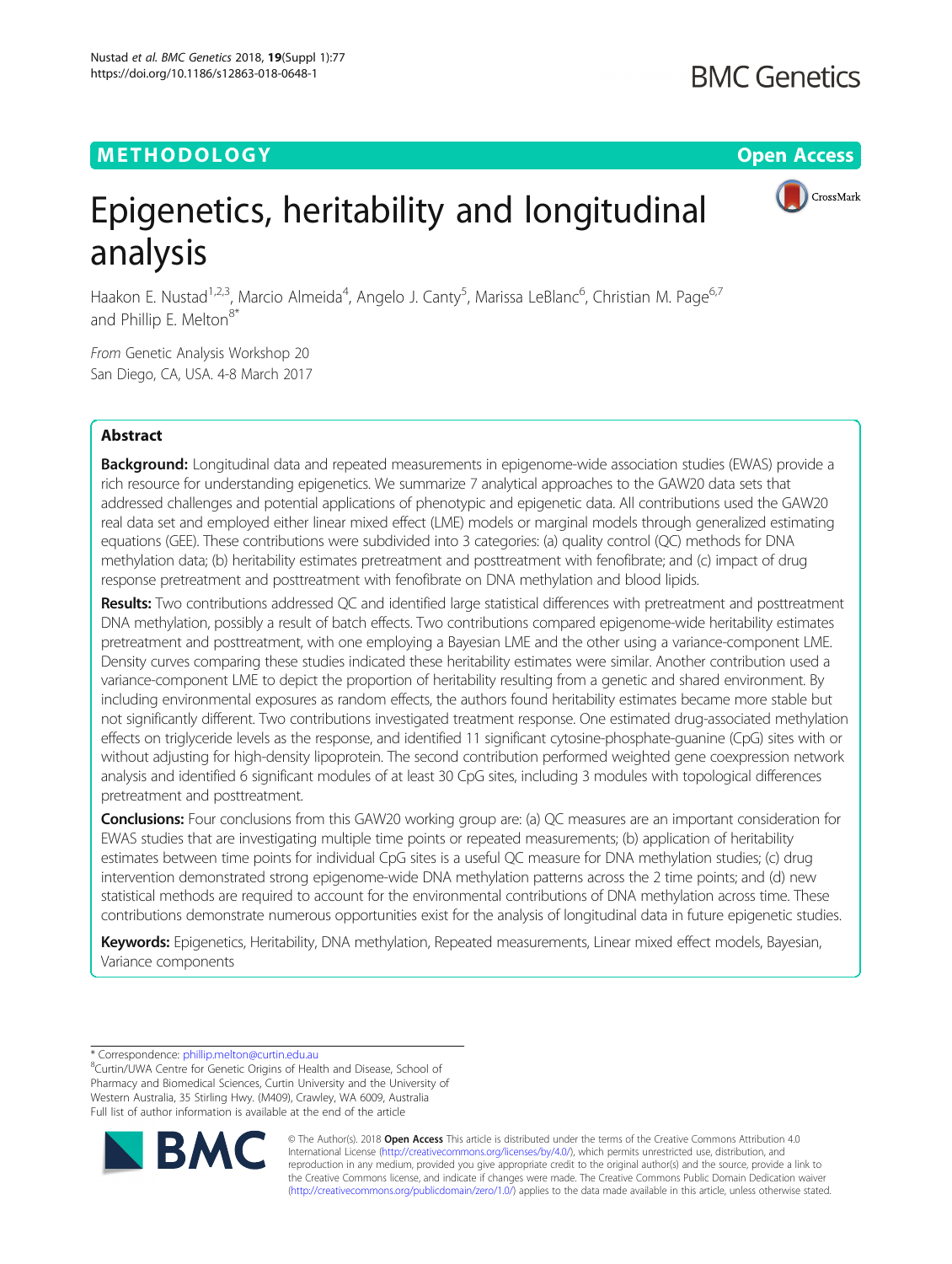### Background

Longitudinal studies and repeated measurements in epigenome-wide DNA methylation studies (EWAS) can potentially provide insight into time- or condition-varying effects. Analysis where each subject serves as their own control allows for the assessment of within-individual variations over time and identification of factors associated with these time-dependent changes. Although repeated measure studies may be expensive to initiate and difficult to maintain, cross-sectional studies cannot detect the dynamic nature of epigenetic mechanisms impacting complex disease, making it difficult to ascertain whether the underlying causal effect is environmental or genetic [[1](#page-8-0)]. Additionally, repeated measurements typically increase statistical power compared to cross-sectional designs.

Epigenetics is the study of reversible, mitotically heritable changes that influence gene control but do not alter the underlying DNA sequence. The most studied epigenetic mark is DNA methylation, which is a chemical process where a methyl group is added to the cytosine base, at a cytosine-phosphate-guanine (CpG) site, to form 5-methylcytosine. DNA methylation has been extensively studied in relation to diseases [\[2\]](#page-8-0), where the focus lies on the discovery of differentially methylated CpG sites or regions. DNA methylation is influenced by age [[3\]](#page-8-0) and gender [\[4](#page-8-0)], along with environmental factors such as diet [[5](#page-8-0)] and smoking  $[6]$  $[6]$ .

Longitudinal studies are clearly beneficial for understanding how the epigenome changes over time and its involvement in the progression of complex disease etiology or response to change in condition, such as treatment [\[1](#page-8-0)]. Longitudinal analysis is also important when assessing epigenetic changes in heritability over the life course [\[7](#page-8-0), [8](#page-8-0)]. Change in heritability over time might be an important feature of biological processes or adaptations to changing environments, and such interrogations can help with identifying environmental versus genetic contributions. Comparison of heritability estimates over several time points also provides an indication of consistency, which either can improve the certainty of the estimates or help identify technical issues with the epigenetic study.

Narrow-sense heritability  $(h^2)$  is the proportion of phenotypic variance due to additive genetic variance. Traditionally,  $h^2$  is estimated using twins or parent–offspring pairs/trios, but other approaches using linear mixed effect models have been developed to estimate  $h^2$  in pedigrees of any size  $[9, 10]$  $[9, 10]$  $[9, 10]$  $[9, 10]$ . These methodologies are well established for phenotypes possessing moderate to high  $h^2$ [[10](#page-8-0), [11](#page-8-0)], but are less well established for traits having low  $h^2$ , as is expected for some proportion of CpG sites [[12](#page-8-0), [13](#page-8-0)]. Modifications in the epigenome, including DNA methylation, can alter gene expression in a heritable manner without impacting the underlying gene sequence. This model of epigenetic inheritance can be explained through (a) mitotic inheritance of phenotypes across cell generations, (b) inheritance across successive meiotic divisions, and (c) transgenerational inheritance, which requires proof of  $h^2$  across multiple generations [[14\]](#page-8-0).

The GAW20 provided data from individuals in up to 3-generation pedigrees. This provided the opportunity to investigate  $h^2$  of different traits, including metabolic syndrome, triglyceride (TG) levels and DNA methylation. In this paper, we summarize 7 GAW20 contributions (Table [1](#page-2-0)) focused on the development and application of statistical methodologies for the analysis of  $h^2$  and longitudinal DNA methylation data. Similar to previous GAW workshops, these contributions included a variety of statistical methods and strategies that dealt with the advantages and challenges of incorporating both family-structured data and repeated measurements. The topics addressed by these contributions were divided into 4 categories: (a)  $h^2$ , (b) drug treatment response, and (c) targeted versus epigenome-wide and (d) family versus unrelated data sets. In addition, 2 of these contributions also focused on quality control of the data.

### Methods

### GAW20 data

GAW20 data included a real and simulated data set on 200 replicates of the real data phenotypes and CpG sites for 2 time points, before and after 3 weeks of daily treatment with a lipid-lowering drug (fenofibrate). All 7 contributions summarized here used the GAW20 real data set. The real data set was provided by the Genetics of Lipid Lowering Drugs and Diet Network (GOLDN) study and included EWAS and genome-wide association genotypes from 188 extended families from Minnesota and Utah [\[15](#page-8-0)]. DNA methylation in CD4+ cells was measured using the 450 K Infinium array for 463,995 CpG sites and was available for 995 and 530 individuals pretreatment and posttreatment, respectively. Phenotype information included sex, age, recruitment center, smoking status, and blood lipid levels, and was available both pretreatment and posttreatment for 818 and 861 individuals for TG and high-density lipoprotein (HDL), respectively.

### EWAS quality control

An important consideration for EWAS studies are quality control (QC) and normalization of the CpG sites. Proper QC helps detect bias and potential technical confounders, and is essential in both cross-sectional and longitudinal studies, making sure phenotypic data between time points are comparable.

The Illumina Human Methylation 450 K array (Illumina, San Diego, CA USA), uses 2 different chemistries to detect DNA methylation. As these 2 chemistries differ in dynamic range, sensitivity, and biological annotation, the observed methylation patterns follow 2 different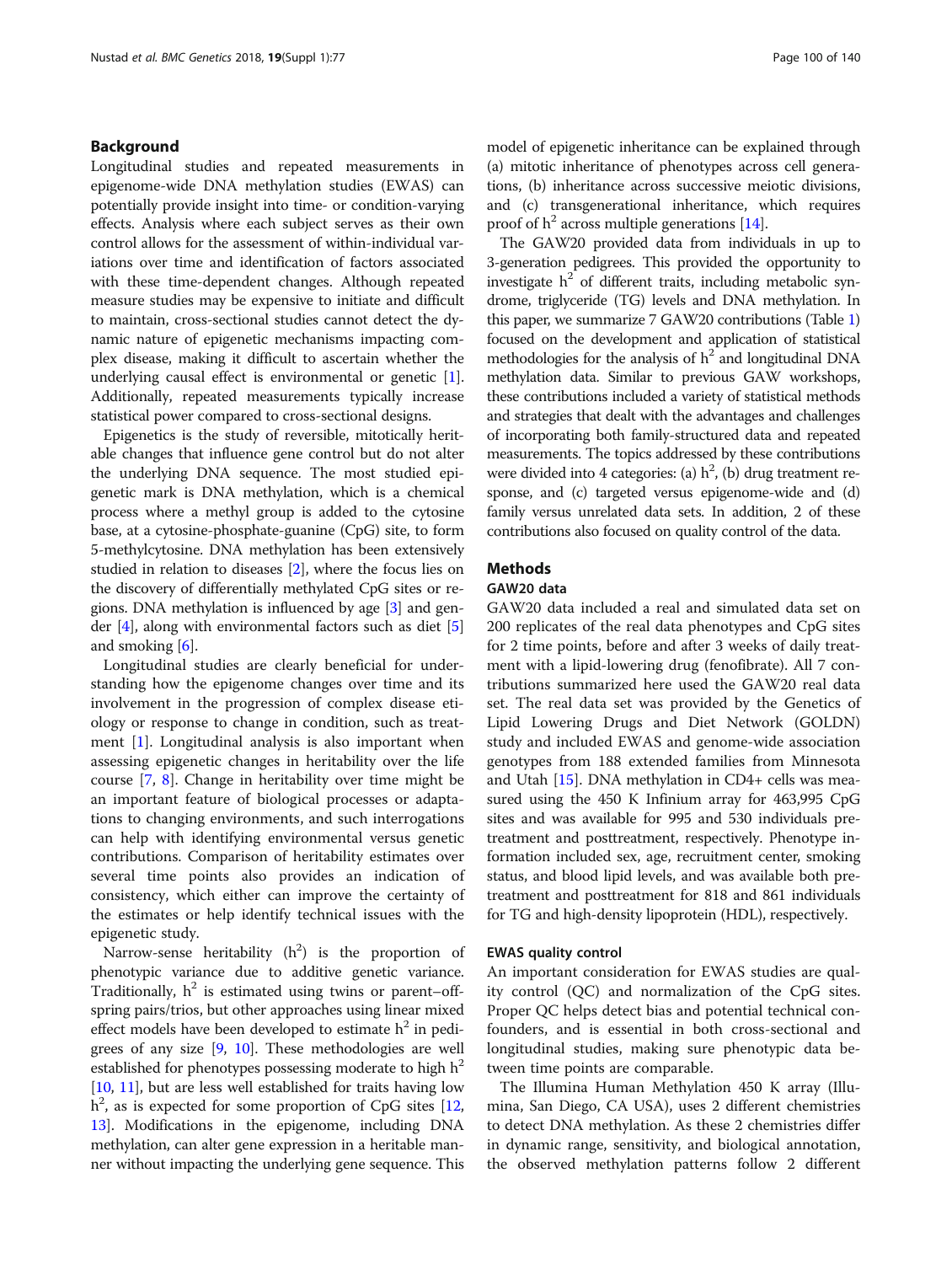|                                                                                                                                   |                       |                   | Table 1 GAW20 quality control and statistical models, data sets, and software used by this group                                                                                                                                                                                                                                                                                                                                                                                                                                                                               |                                                |                          |                                   |                   |
|-----------------------------------------------------------------------------------------------------------------------------------|-----------------------|-------------------|--------------------------------------------------------------------------------------------------------------------------------------------------------------------------------------------------------------------------------------------------------------------------------------------------------------------------------------------------------------------------------------------------------------------------------------------------------------------------------------------------------------------------------------------------------------------------------|------------------------------------------------|--------------------------|-----------------------------------|-------------------|
| Contribution                                                                                                                      | Phenotype             | Normalization     | $\approx$                                                                                                                                                                                                                                                                                                                                                                                                                                                                                                                                                                      | Covariates                                     | CpG probes               | Model(s)                          | Software          |
| Almeida et al. [22]                                                                                                               | 로                     | Inverse           | Pre and post fenofibrate<br>HDL and CpG sites                                                                                                                                                                                                                                                                                                                                                                                                                                                                                                                                  | 20 PCs                                         | Epigenome-wide           | VC-LME                            | <b>SOLAR</b>      |
| Canty and Paterson [20]                                                                                                           | TG QC                 | Probe type strata |                                                                                                                                                                                                                                                                                                                                                                                                                                                                                                                                                                                | Difference in TGs<br>4PCs                      | Epigenome-wide           | Standard linear<br>model (t-test) |                   |
| Fernandez-Rhodes et al. [25]                                                                                                      | Metabolic<br>syndrome | Type II probes    | Metabolic syndrome,<br>4 CpG sites                                                                                                                                                                                                                                                                                                                                                                                                                                                                                                                                             | age, sex, SNPs, center,<br>smoking, PCs        | 4 CpG sites              | VC-LME                            | <b>SOLAR</b>      |
| LeBlanc et al. [21]                                                                                                               | QC only               | <b>BMIQ</b>       | Used breeding values from<br>a heritability model                                                                                                                                                                                                                                                                                                                                                                                                                                                                                                                              | Age, sex, SNPs                                 | Epigenome-wide           | Bayesian LME                      | R-INLA            |
| Lim et al. [23]                                                                                                                   | Ľ                     | BMIQ              |                                                                                                                                                                                                                                                                                                                                                                                                                                                                                                                                                                                | Age, sex, study, center,<br>smoking, 10 PCs    | 14,850 CpG sites showing | LME                               | WGCNA, missmethyl |
| Nustad et al. [24]                                                                                                                | TG, HDL               | <b>BMIQ</b>       | P-to-e and post fenofibrate,<br>TG HDL and CpG sites                                                                                                                                                                                                                                                                                                                                                                                                                                                                                                                           | Age, sex                                       | Epigenome-wide           | Bayesian LME                      | R-package INLA    |
| Yu et al. [26]                                                                                                                    | Ľ                     |                   |                                                                                                                                                                                                                                                                                                                                                                                                                                                                                                                                                                                | Age, sex, study center,<br>smoking status, HDL | 349,755 CpG sites        | 出<br>UJ                           | R 3.2             |
| this quantity, MLA integrated nested Laplace approximation, PC DI<br>All contributions in this group used the GAW20 real data set |                       |                   | BMIQ beta-mixture quantile normalization method for correcting probe design bias, GEE generalized estimating equation, HDL high-density lipoprotein, h' denotes heritability and indicates if the paper has estimated<br>NA methylation-derived principal component and indicates this study employed PCs as covariates in their analysis, QC quality control, SOLAR<br>sequential oligogenic linkage analysis routines, SMP single-nucleotide polymorphism, TG triglyceride, VC-LME variance component linear mixed effect, WGGMA weighted gene coexpression network analysis |                                                |                          |                                   |                   |

| $\frac{5}{2}$                                                                                                  |   |
|----------------------------------------------------------------------------------------------------------------|---|
|                                                                                                                | Ì |
| )<br>-<br>-                                                                                                    |   |
|                                                                                                                |   |
|                                                                                                                |   |
|                                                                                                                |   |
|                                                                                                                |   |
|                                                                                                                |   |
|                                                                                                                |   |
|                                                                                                                |   |
|                                                                                                                |   |
| コーヘン フリコフ リラン                                                                                                  |   |
|                                                                                                                |   |
|                                                                                                                |   |
|                                                                                                                |   |
|                                                                                                                |   |
|                                                                                                                |   |
|                                                                                                                |   |
|                                                                                                                |   |
|                                                                                                                |   |
|                                                                                                                |   |
|                                                                                                                |   |
|                                                                                                                |   |
|                                                                                                                |   |
|                                                                                                                |   |
| הכל המוני המוני להתקופה המוני המוני המוני המוני המוני המוני המוני המוני המוני המוני המוני המוני המוני המוני המ |   |
|                                                                                                                |   |
|                                                                                                                |   |
|                                                                                                                |   |
|                                                                                                                |   |
|                                                                                                                |   |
|                                                                                                                |   |
|                                                                                                                |   |
|                                                                                                                |   |
| 5<br>2<br>-<br>-                                                                                               |   |
|                                                                                                                |   |
| 5) 1                                                                                                           |   |
|                                                                                                                |   |
|                                                                                                                |   |
|                                                                                                                |   |
|                                                                                                                |   |
| <br> <br> <br>                                                                                                 |   |
|                                                                                                                |   |
|                                                                                                                |   |
|                                                                                                                |   |
|                                                                                                                |   |
|                                                                                                                |   |
|                                                                                                                |   |
|                                                                                                                |   |
|                                                                                                                |   |
|                                                                                                                |   |
|                                                                                                                |   |
|                                                                                                                |   |
|                                                                                                                |   |
|                                                                                                                |   |
|                                                                                                                |   |
|                                                                                                                |   |
|                                                                                                                |   |
|                                                                                                                |   |
|                                                                                                                |   |
| こうこうし こうこうし シュニュー                                                                                              |   |
|                                                                                                                |   |
| Table i                                                                                                        |   |
|                                                                                                                |   |
|                                                                                                                |   |
|                                                                                                                |   |
|                                                                                                                |   |
|                                                                                                                |   |

<span id="page-2-0"></span>Nustad et al. BMC Genetics 2018, 19(Suppl 1):77 Page 101 of 140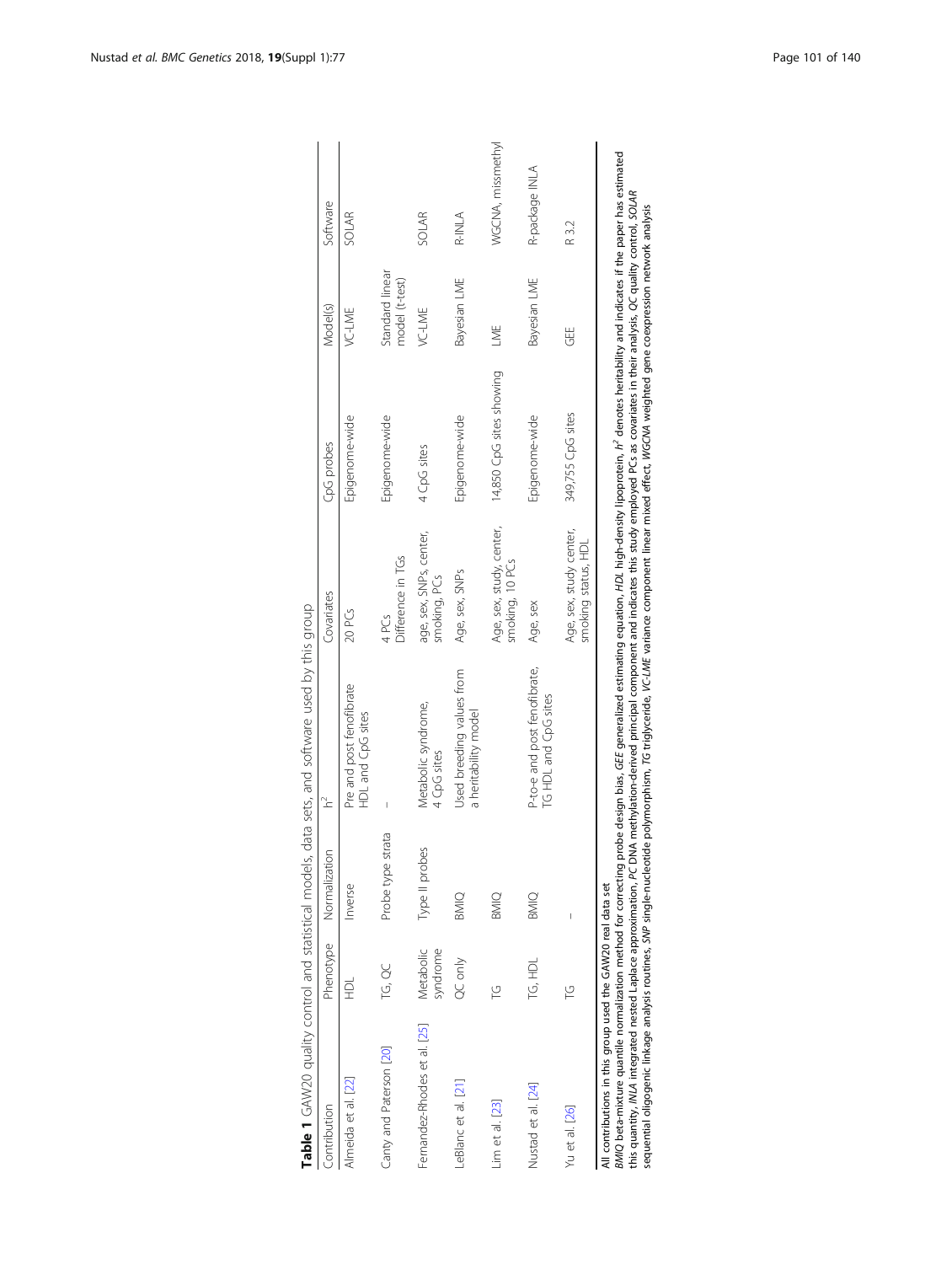distributions. This is further complicated by the mixture distributions generally observed in methylation data. Multiple methods have been developed to address the issues caused by the 2 chemistries [\[16](#page-9-0)–[19\]](#page-9-0). Two of the GAW20 contributions from this working group focused solely on QC of the EWAS data [[20](#page-9-0), [21](#page-9-0)].

Canty and Paterson [\[20](#page-9-0)] focused mainly on batch effects and QC using independent observations, while LeBlanc et al. [\[21\]](#page-9-0) focused on using family structure in their QC steps. Inspection of the provided GAW20 data by both studies revealed insufficient probe-normalization, which was addressed in multiple papers submitted to GAW20, including 5 contributions from this group  $[20-24]$  $[20-24]$  $[20-24]$ . Three of these studies [\[21](#page-9-0), [23](#page-9-0), [24](#page-9-0)] used beta-mixture quantile normalization (BMIQ) [\[19](#page-9-0)] to normalize out probe-type effects, whereas Canty and Paterson [\[20](#page-9-0)] analyzed the CpG probe types in 2 separate strata. Almeida et al. [\[22](#page-9-0)] used inverse-normalization to convert the DNA methylation beta values to have range (−∞,∞). For the same reason, Canty and Paterson [\[20\]](#page-9-0), Nustad et al. [\[24](#page-9-0)], and LeBlanc et al. [\[21\]](#page-9-0) used the inverse logit transformation of beta values (M values) for their analysis. Two contributions from this group [\[25,](#page-9-0) [26\]](#page-9-0) did not use any normalizations on the epigenetic data. However, because Fernández-Rhodes [[25](#page-9-0)] only used Type II probes, the observed probe bias should not have affected their results.

Further inspection of the epigenetic data indicated strong batch effects for pretreatment and posttreatment, as well as evidence for sample swaps. This was clearly outlined in both the QC contributions by 2 of these GAW20 contributions [\[20,](#page-9-0) [21](#page-9-0)]. Batch effects in genomic studies are sometimes adjusted for by adding the principal components (PCs) in the analysis. In our GAW20 group, 4 groups [\[20](#page-9-0), [22](#page-9-0), [23](#page-9-0), [25\]](#page-9-0) adjusted for DNA methylation-derived PCs in their analysis.

The interpretation of DNA methylation-derived PCs is still unclear in EWAS, but is often taken to represent either batch effects or reflect the sample-specific cell-type composition. In Irving et al. [[27\]](#page-9-0), the PCs were interpreted as impurities in the CD4+ T-cell population.

### GAW20 approaches **Heritability**

Three GAW20 contributions in this group estimated  $h^2$ based on the reported family relationships for either phenotypes or DNA methylation. Narrow-sense  $h^2$  was estimated for blood lipids [[22](#page-9-0), [24\]](#page-9-0), metabolic syndrome [[25](#page-9-0)], treatment effect [\[24\]](#page-9-0), and DNA methylation [[22](#page-9-0), [24,](#page-9-0) [25](#page-9-0)]. All 3 of these contributions used a linear mixed effect (LME) model (variance component model) approach. Frequentist models [\[22](#page-9-0), [25](#page-9-0)] were implemented in SOLAR (sequential oligogenic linkage analysis routines) [[9\]](#page-8-0), whereas a Bayesian model [[24\]](#page-9-0) was implemented in

INLA (integrated nested Laplace approximation) for  $h^2$ estimates [[28\]](#page-9-0).

All 3 contributions  $[22, 24, 25]$  $[22, 24, 25]$  $[22, 24, 25]$  $[22, 24, 25]$  $[22, 24, 25]$  estimated  $h<sup>2</sup>$  with some clinical covariates accounted for in their LME models. Two of these contributions investigated pretreatment and posttreatment  $h^2$  estimates epigenome-wide [[22](#page-9-0), [24\]](#page-9-0), while Fernández-Rhodes [\[25\]](#page-9-0) focused on metabolic syndromeassociated CpG sites. Almeida et al. [[22\]](#page-9-0) used LME to estimate  $h^2$  of inverse-normalized CpG sites epigenome-wide. These researchers also investigated HDL  $h^2$  for both pretreatment and posttreatment with and without the first 20 DNA methylation-derived PCs as covariates in their LME [[22](#page-9-0)]. In addition, they calculated covariance matrices between samples based on gene-specific methylation sites. These matrices were used as an additional component in a LME, where they investigated if some of these matrices could explain a significant proportion of the HDL phenotypic variance.

Fernández-Rhodes et al. [[25](#page-9-0)] estimated the  $h^2$  of 4 CpG sites (cg00574958, cg17058475, cg18181703, and cg06500161) previously associated with metabolic syndrome in GOLDN and other studies, focusing on building LMEs, as implemented in SOLAR [\[9](#page-8-0)] to account for shared genetic and environmental factors. They preprocessed the pretreatment methylation data by adjusting for the top 4 methylation PCs, as previously described to account for T-cell purity or residual batch effects [\[27](#page-9-0)]. Using a variance-component LME, they estimated  $h^2$  for metabolic syndrome and the 4 specific metabolic syndrome CpG sites in models with (a) no covariates, (b) with individual-level covariates that incorporated age, sex, and their interactions, (c) sequentially adding environmental covariates (study center, smoking status) to the (b) model. Only covariates with  $p < 0.1$  were kept in their reduced model. Finally, to this reduced model, they separately added a household variance component for siblings representing "early life shared environment" and one for parents representing "later life shared environment," and then screened for nominally significant cis-acting and trans-acting single-nucleotide polymorphisms (SNPs).

Nustad et al. [[24\]](#page-9-0) applied a Bayesian LME implemented in R-INLA  $[28]$  to estimate the  $h^2$  of TG and HDL, treatment response (change in TG and HDL from pretreatment to posttreatment) and epigenome-wide CpG sites. They performed model selection using the deviance information criterion to identify CpG sites having strong evidence of nonzero  $h^2$ . They used BMIQ-normalized methylation on the M-scale in their analyses, and excluded SNP-associated CpG sites while accounting for age and sex.

### Drug treatment response

Two contributions [[23](#page-9-0), [26\]](#page-9-0) in this group examined the treatment effect on DNA methylation. Yu et al. [\[26\]](#page-9-0) used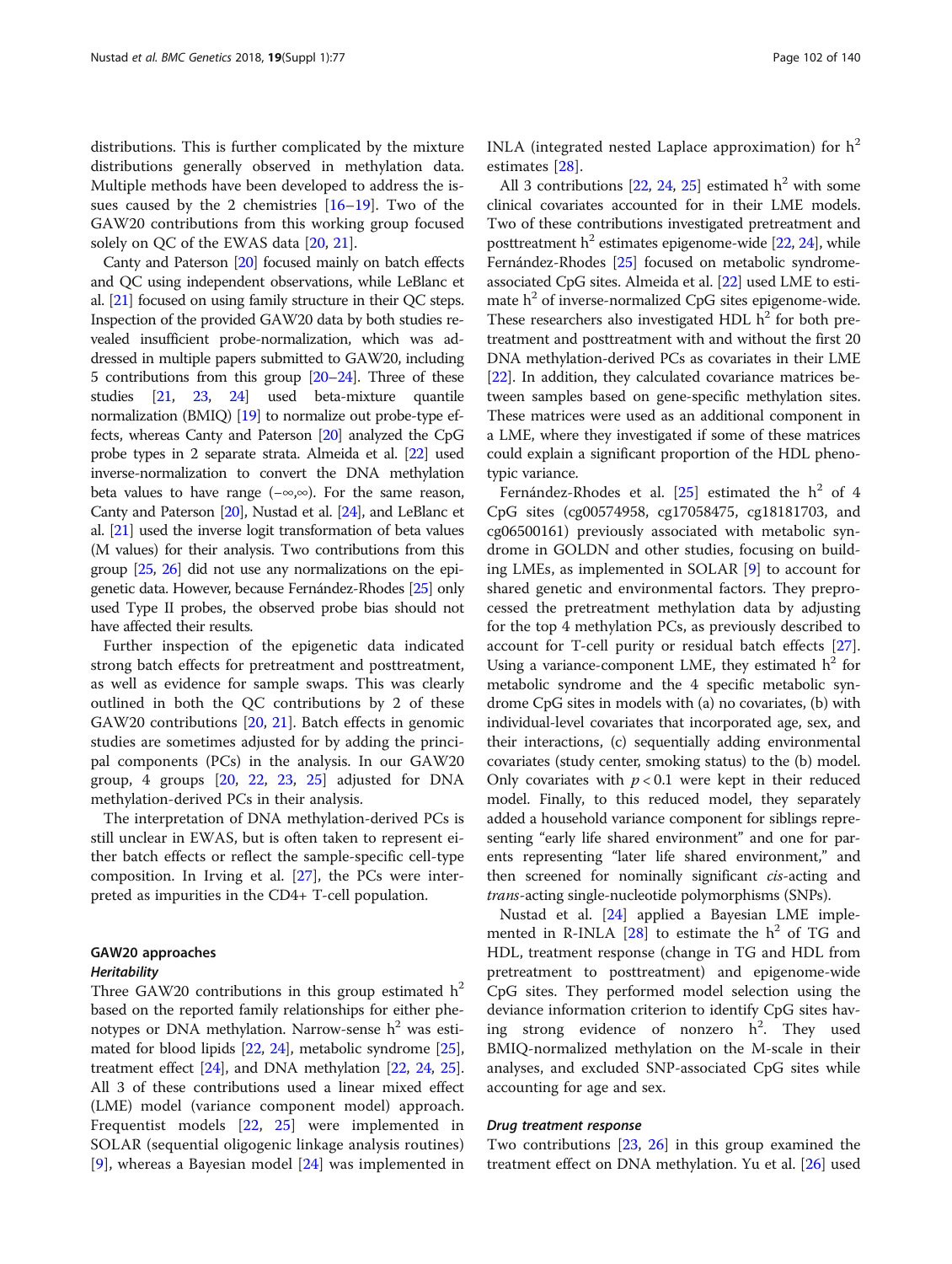a generalized estimating equation to estimate the association between log-transformed TG levels and the methylation proportion separately for the pretreatment and posttreatment of 349,755 CpG sites that were uniquely mapped to a gene. They adjusted for age, sex, study center, and smoking status in their analysis. Furthermore, they examined whether the effect of adding log-transformed HDL to the model changed the evidence for association. Using the subset of 421 individuals with methylation and lipids at both time points they also conducted a longitudinal analysis, adding a covariate fenofibrate treatment (time) and the interaction between treatment (time) and methylation proportion. Except for the added indicator covariate for drug treatment, they used the same covariates in the longitudinal modeling and conducted with and without adjustment for HDL. Lim et al. [\[23\]](#page-9-0) restricted their analysis to 14,850 CpG sites that were nominally significant ( $p < 0.05$ ) with log-transformed TG level at baseline methylation. For each of these sites, residuals were found from a LME accounting for family structure and covariates, such as age, sex, study center, smoking status, and 10 PCs separately pretreatment and posttreatment DNA methylation. These residuals were used to construct networks using weighted gene coexpression network analysis (WGCNA) to find modules of highly interconnected CpG sites [\[29\]](#page-9-0). They tested whether pretreatment modules changed more than by chance in the posttreatment modules using both the WGCNA module preservation method and generalized hamming distance [\[30\]](#page-9-0).

### Targeted versus epigenome-wide data

In EWAS, a proportion of DNA methylation covering the epigenome is investigated, with little regard for prior biological knowledge or reasoning. Although this is more computationally intensive, it has the ability to detect previously unknown epigenetic associations with a phenotype and generate new hypotheses about the underlying biology of complex disease.

One contribution from this GAW20 group preprocessed the epigenome-wide methylation data for cell purity or residual batch effects, but then performed a targeted analysis [[25](#page-9-0)] that focused on 3 genes (CPT1A, SOCS3 and ABCG1) previously reported to be associated with metabolic syndrome [\[31](#page-9-0)–[35](#page-9-0)]. All other GAW20 contributions from this group applied an epigenome-wide hypothesis-generating approach where the entire epigenome was interrogated. However, 2 of these contributions implemented data-driven approaches to reduce the final number of analytic tests conducted. In their network analysis, Lim et al. [\[23\]](#page-9-0) used a reduced data set consisting of 14,850 CpG sites that showed a nominal association of log-transformed TG with pretreatment with fenofibrate DNA methylation. Almeida et al. [[22](#page-9-0)] reduced the methylation data to the gene-specific CpG sites in their search for gene-specific methylation that could explain a significant proportion of the observed HDL  $h^2$ .

#### Family versus unrelated

Six of 7 scientific contributions in our GAW20 group used the known pairwise family relationships in their analyses [[21](#page-9-0)–[26\]](#page-9-0). These contributions included pedigree information that described the expected proportion of shared genetic information between extended family members. The family information was used either to estimate  $h^2$  or genetic values for various traits [\[21,](#page-9-0) [22](#page-9-0), [24,](#page-9-0) [25](#page-9-0)] or to model the dependency between individuals in drug treatment response models [\[23,](#page-9-0) [26\]](#page-9-0).

A single GAW20 contribution from this working group used a customized unrelated data set [\[20](#page-9-0)]. These authors randomly selected 1 individual from each pedigree and looked for the differences in both the mean and variability of DNA methylation between pretreatment and posttreatment.

### Results

### Heritability

Almeida et al. [\[22\]](#page-9-0) demonstrated that epigenome-wide DNA methylation  $h^2$  estimates differed between pretreatment and posttreatment, with higher  $h<sup>2</sup>$  estimates pretreatment. When these authors included the first 20 DNA methylation-derived PCs as covariates, the pretreatment and posttreatment  $h^2$  distributions were similar, with reduced  $h<sup>2</sup>$  estimates. In their analysis of gene-specific methylation sites that together could explain a proportion of the HDL phenotypic variance, they did not identify any significant associations.

Fernández-Rhodes et al. [\[25\]](#page-9-0) reported metabolic syndrome  $h<sup>2</sup>$  estimates in various LMEs they tested accounting for fixed covariates; including age, sex, study center, smoking status, and SNPs, along with an additional random effect representing either early or late life shared household environment. Metabolic syndrome  $h<sup>2</sup>$  estimates after accounting for these random effects ranged from 0.24 to 0.46, but the estimates were not significantly different from the model including only significant fixed effects (0.43). Early life shared environment tended to decrease the estimated  $h^2$  while late life shared environment had the opposite effect. These authors employed a similar LME strategy for estimating DNA methylation  $h^2$  at a priori-identified 4 CpG sites previously associated with metabolic syndrome, and observed that the resulting CpG  $h<sup>2</sup>$  estimates were also robust to the LME structure.

Nustad et al. [\[24](#page-9-0)] estimated pretreatment  $h^2$  for HDL (0.48) and TG (0.61) using a Bayesian approach. Their  $h<sup>2</sup>$  estimates are similar to previous frequentist estimates [[36\]](#page-9-0) for these phenotypes, but show large uncertainty. They also identified that response to treatment was weakly heritable. For genome-wide methylation  $h^2$ , they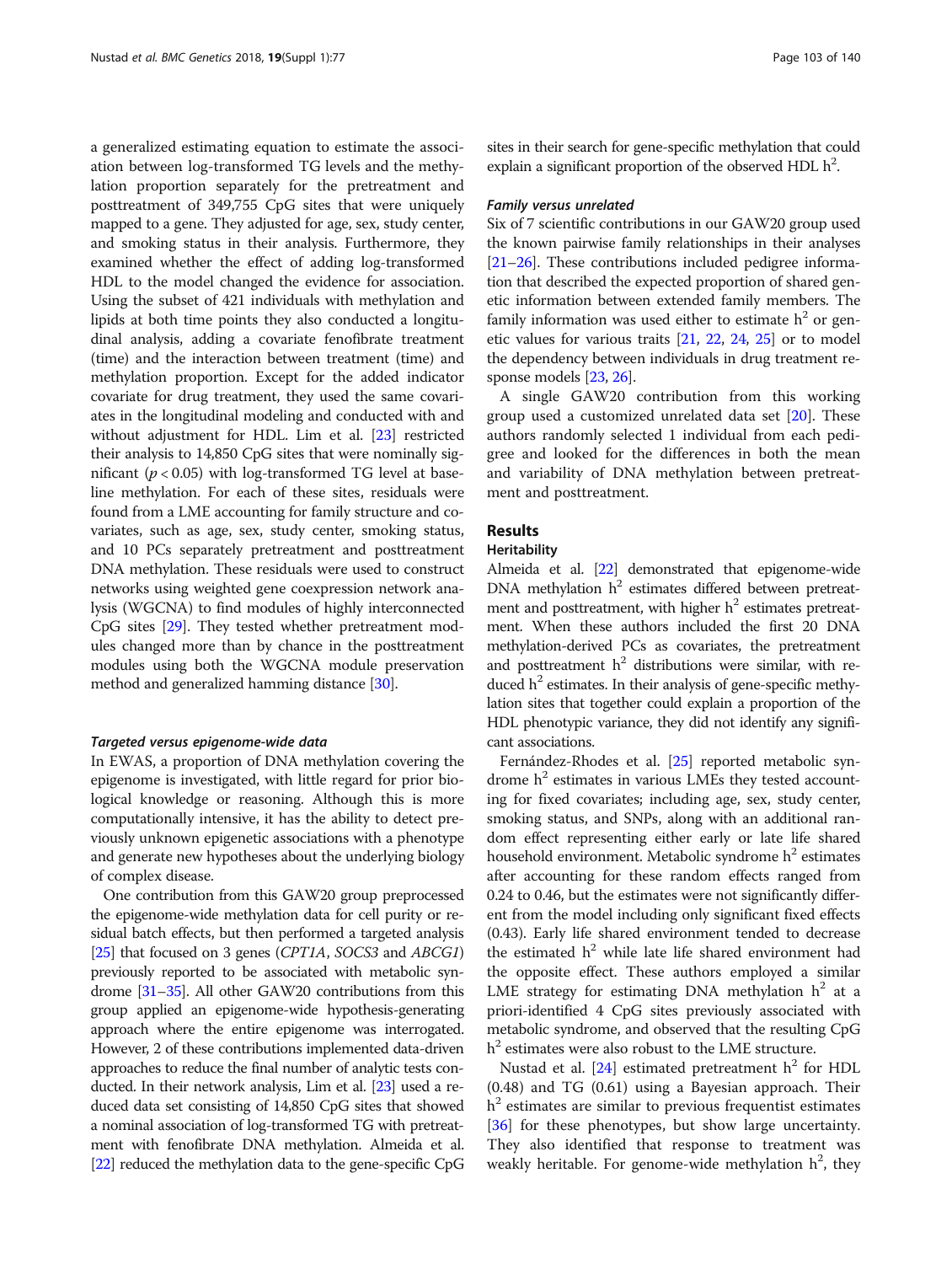reported  $h^2$  followed a 2-group mixture model with some proportion of CpG sites having nonzero  $h^2$  and the remaining CpG sites following a right-skewed unimodal distribution. The mixture proportion differed remarkably pretreatment to posttreatment (zero proportion was approximately 5% vs 57%, respectively). For the remaining CpG sites with strong evidence for nonzero  $h^2$ , the mean, median, and interquartile range were 0.33, 0.31, and 0.16 pretreatment and 0.36, 0.34, and 0.20 posttreatment.

### Drug treatment response

Yu et al. [\[26](#page-9-0)] found 23 CpG sites that were significantly associated with TGs in the pretreatment data after Bonferroni correction and found 13 such sites in the posttreatment data. Only 1 CpG site (cg19003390 in the CPT1A gene on chromosome 11) was consistently found to be associated in both data sets, and with or without adjustment for HDL. In the longitudinal analysis, 6 significant interactions were found either with or without adjustment for HDL, however, only 1 CpG site (cg20354777 in SPSB4 on chromosome 5) showed a significant interaction in the same direction irrespective of adjustment for HDL. All other significant interactions were either significant with or without HDL adjustment but not in both models. The network analysis approach used by Lim et al.  $[23]$  $[23]$  resulted in 6 significant modules of at least 30 CpG sites, but the vast majority of probes (14,049) examined did not belong to any of these modules. Using both the module preservation and generalized Hamming distance methods, they found that 3 of these 6 modules had topological differences between the pretreatment and posttreatment networks. The smallest module found (44 CpG sites) was also the most different between the 2 time points using the WGCNA preservation statistic. Most of the moderate to high correlations found in the pretreatment discovery set were absent in the posttreatment module. This was also seen in the other 2 modules showing evidence of differential structure.

### Quality control, family vs unrelated

The application of  $h^2$  estimates represents a potential novel QC procedure for EWAS data and this methodology was explored by 3 contributions in our GAW20 workgroup [[21](#page-9-0), [22](#page-9-0), [24](#page-9-0)]. CpG sites are responsive epigenetic elements and it is reasonable to expect that their majority present low to moderate  $h^2$  estimates [[12](#page-8-0), [13](#page-8-0)].

Canty and Paterson [[20\]](#page-9-0) conducted paired t-tests to examine changes in methylation between the pretreatment and posttreatment data sets. To avoid any issues from family structure, they used a sample size of 140 individuals, each randomly chosen from a different family. They found that almost one-third of CpG sites (149,396 out of 463,995) had a significant difference after Bonferroni correction. The significant sites were uniformly

distributed across the entire genome. Methylation generally increased for Infinium Type I probes and generally decreased for Type II probes. There were also 9986 CpG sites showing a significant difference in variability between pretreatment and posttreatment, generally showing a decrease in variability after treatment. These results are from models that did not use any covariates. When the difference in TG levels was included as a covariate, fewer significant differences in methylation were found (26,371), but still many more than would be expected.

LeBlanc et al. [[21](#page-9-0)] also conducted a paired t-test as a QC step to investigate the mean differences between pretreatment and posttreatment methylation. Approximately 300,000 (enhanced by family correlation) CpG sites were found to be significantly different ( $p < 0.05$ ), indicating large differences between the time points. After BMIQ normalization, the signal dropped to approximately 240,000, indicating a missing probe-type normalization gave rise to an increased false-positive rate genome wide. In addition, 13 samples were found to be possible samples swaps based on comparison of SNP-regulated CpG methylation values pretreatment and posttreatment, breeding value correlation between pretreatment and posttreatment methylation estimated from a  $h^2$  model and methylation-inferred gender. Of these samples, 11 were found to be wrongly labeled in the posttreatment.

### **Discussion**

As with previous GAW workshops that have investigated longitudinal data, a direct comparison of results between each contribution summarized here is made difficult by the variability in phenotypes and analytical approaches implemented (see Table [1](#page-2-0)). However, there are some novel insights, strengths, and potential limitations of these statistical approaches that can be discussed. Additionally, these papers highlight some important opportunities for further exploration in the development of statistical methodologies for understanding epigenomewide DNA methylation patterns.

Two contributions directly addressed the issue of QC in the provided GAW20 EWAS data. Canty and Paterson [[20](#page-9-0)] customized a reduced set of individuals, whereas LeBlanc et al. [\[21\]](#page-9-0) used the family-based data. Both identified a huge signal of differences between the pretreatment and posttreatment DNA methylation, which differences were uniformly distributed across the genome [[20](#page-9-0)], and argued for the possibility of batch effects. Although not correcting all the expected false positives between pretreatment and posttreatment, some of these differences were the result of missing normalization of Type I and Type II probe chemistries in both data sets independently, as shown in LeBlanc et al. [[21](#page-9-0)] (Fig. [1\)](#page-6-0).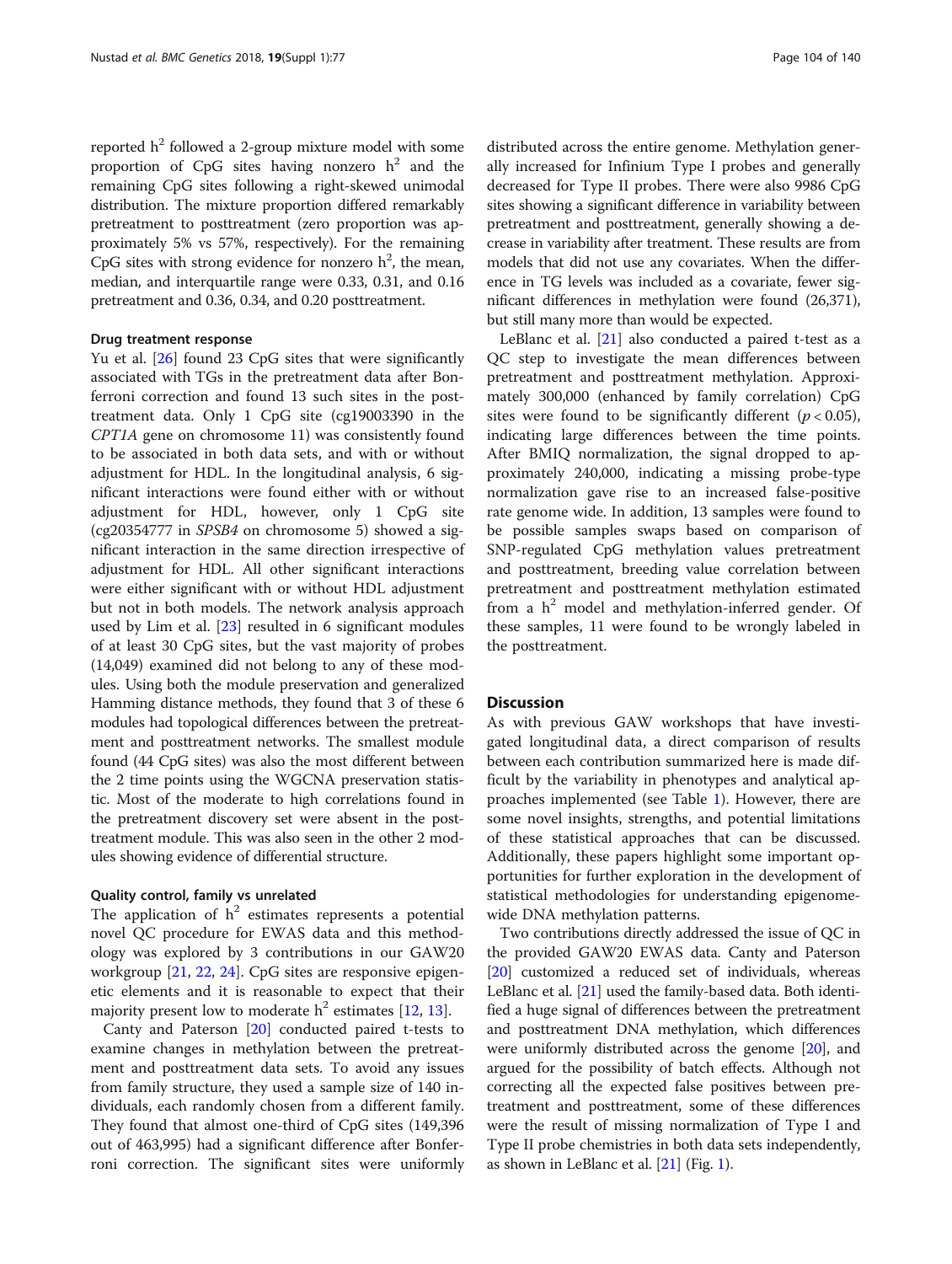<span id="page-6-0"></span>

Both Almeida et al. [[22](#page-9-0)] and Nustad et al. [[24](#page-9-0)] have established epigenome-wide  $h^2$  estimates of pretreatment and posttreatment CpG sites. Almeida et al. [[22](#page-9-0)] employed a commonly used frequentist approach implemented using SOLAR [[9\]](#page-8-0), while Nustad et al. [[24](#page-9-0)] used a Bayesian approach called INLA [\[28](#page-9-0)]. Figure 1 shows the  $h<sup>2</sup>$  estimates from pretreatment DNA methylation mea-surements from these studies, and Fig. [2](#page-7-0) compares  $h^2$  estimates from posttreatment DNA methylation. The density curve indicates that the majority of measurements are close to the diagonal, indicating that the  $h^2$ estimates between the 2 studies are similar. The tail in Fig. 1 of the 2-dimensional density indicates that Almeida et al. [\[22](#page-9-0)] has a small trend toward higher  $h^2$ estimates than do Nustad et al. [\[24](#page-9-0)]. The Pearson correlation between the estimates are 0.72, indicating a high correlation between the vectors of estimates. Figure [2](#page-7-0) indicates an opposite trend as for the pretreatment methylation, namely that Nustad et al. [\[24](#page-9-0)] has a small trend toward higher  $h^2$  estimates than Almeida et al. [\[22\]](#page-9-0). The Pearson correlation for the posttreatment h2 estimates is 0.82, indicating a high correlation. The correlation between the  $h^2$  estimates is higher for posttreatment than for pretreatment DNA methylation measurements. However, because these correlation estimates are based

on the number of CpG sites that passed the model selection step, the number of CpG sites evaluated is different. The number for pretreatment is 425,791, while for posttreatment the number is 199,027. The difference in amount of nonzero  $h^2$  estimates could be caused by an induced familial batch effect in the pretreatment methylation data suggested by Almeida et al. [\[22](#page-9-0)], a loss in signal caused by sample swaps in the posttreatment methylation data suggested by LeBlanc et al. [\[21](#page-9-0)], or both. With an opposite general effect between the frequentist [[22\]](#page-9-0) and the Bayesian [\[24](#page-9-0)] approach in pretreatment versus posttreatment methylation, it is hard to draw any conclusion regarding comparisons of strengths and limitations of these methods. This calls for further analysis and simulation studies of the 2 approaches.

The GAW20 data did not contain information regarding shared household and dietary aspects, such that the resulting  $h^2$  estimates of CpG sites may represent an overestimation. However, Fernández-Rhodes et al. [\[25](#page-9-0)] used a novel approach to try and decompose the amount of  $h^2$ resulting from shared genetic and environmental factors. To account for shared early life environment, they included a random effect for siblings or half-siblings who were within 15 years of each other. They also included a random effect for parent pairs to model the shared later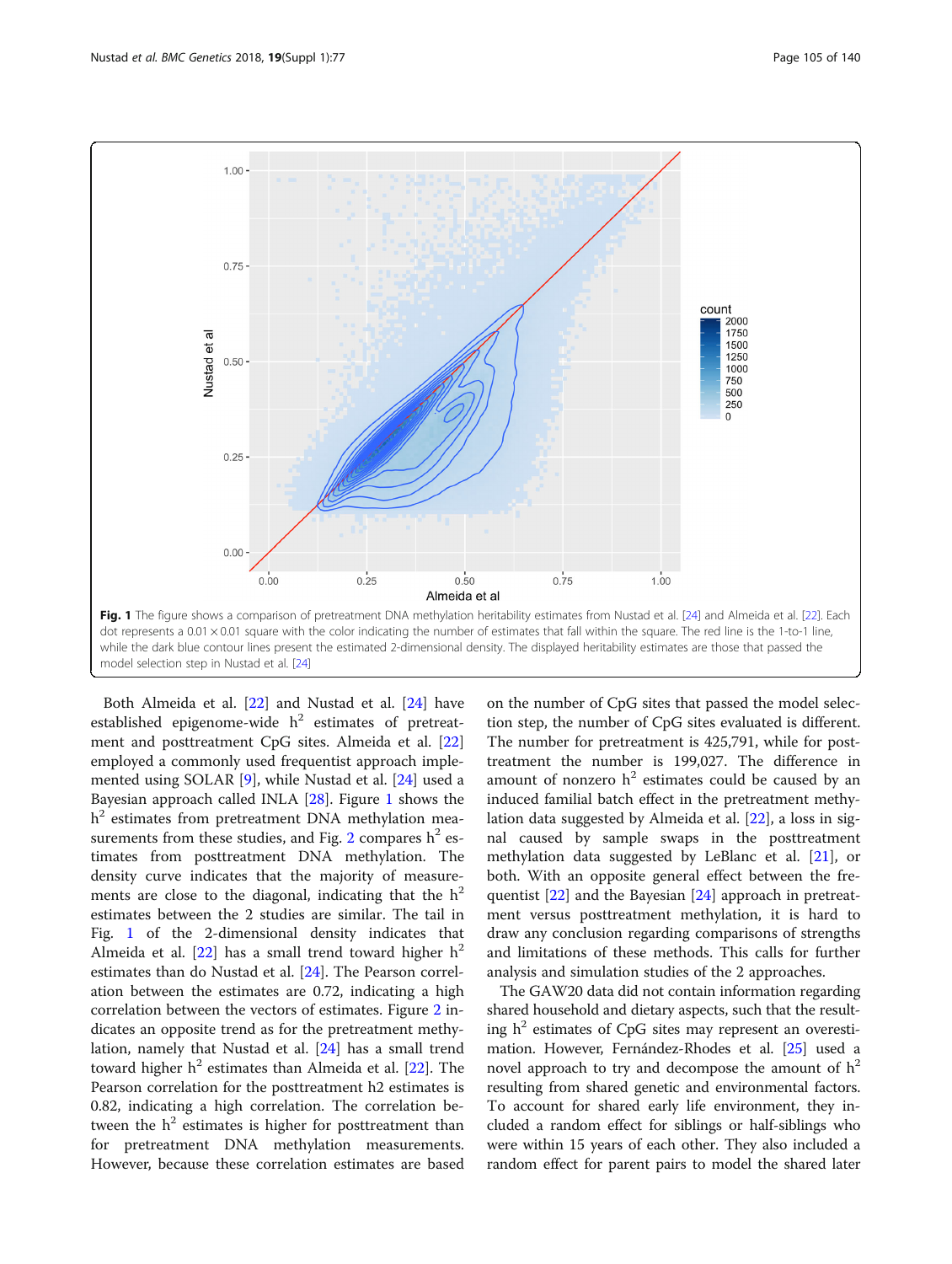<span id="page-7-0"></span>

life environmental exposures. By including these effects for early and later life shared environment, the  $h<sup>2</sup>$  estimates became more stable but did not change significantly.

Two contributions investigated drug response pretreatment and posttreatment [\[23,](#page-9-0) [26\]](#page-9-0). Yu et al. [[26](#page-9-0)] identified differences in CpG sites pretreatment and posttreatment that might alter TG concentrations, partially through altering DNA methylation. However, the CpG sites identified pretreatment and posttreatment differed markedly. These findings suggest the existence of moderation effects of DNA methylation (or drug-methylation interactions) on TG. A total of 11 methylation sites showed substantial interaction effects with or without HDL adjustment when both pretreatment and posttreatment data were analyzed [[37](#page-9-0)]. Furthermore, the interaction between the SPSB4 gene and fenofibrate was significant regardless of HDL adjustment, suggesting this interaction effect was independent of HDL. They also conducted interaction studies and found that the association of TG with epigenetic data differed by HDL adjustment, implying that TG and HDL potentially share some epigenetic processes which warrant further investigation. Lim et al. [\[23](#page-9-0)] explored the relationship between TG-associated DNA methylation and fenofibrate treatment in a network framework and detected 6

subnetworks using pretreatment methylation probes. They identified 3 differentially methylated posttreatment modules using both the module preservation and the generalized Hamming distance method. Enrichment analysis revealed that some were comprised of genes involved in phospholipid metabolism, which may provide insight into the effect of treatment on methylation and TG levels. However, they could not conclude that fenofibrate induced these epigenetic alterations.

A major limitation for the GAW20 data is that treatment and time are completely confounded, which will likely attenuate the possibility to detect treatment effects on DNA methylation. Nevertheless, it may have been possible to better address this by normalizing the data from the 2 time points jointly. Unfortunately, the raw data to do this were not available. A strength for these contributions is that they suggest several improvements for estimating  $h^2$  in pedigrees, by attempting to correct for shared environment and by using a model selection step to access the evidence for nonzero  $h^2$ .

### Conclusions

In this paper, we summarize 7 GAW20 contributions applying novel or existing statistical methods for epigenome-wide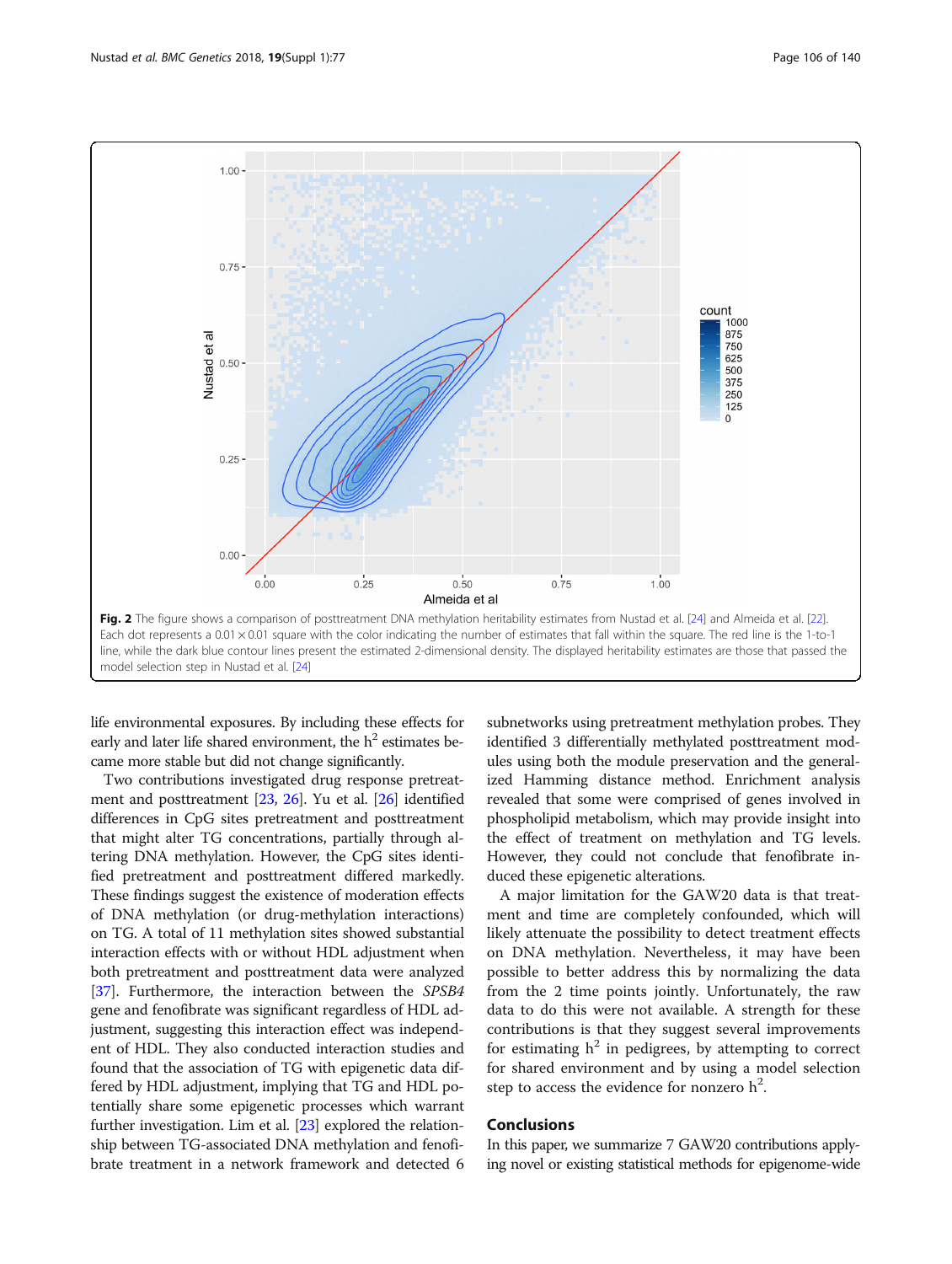<span id="page-8-0"></span>DNA methylation data for 2 time points pretreatment and posttreatment with fenofibrate. Despite the heterogeneous nature of these analytical approaches, this GAW20 working group was able to come to these conclusions: (a) QC measures are an important consideration for EWAS studies that are investigating multiple time points or repeated measurements; (b) comparison of  $h^2$  estimates between time points for individual CpG sites is a useful QC measure for DNA methylation studies; (c) drug intervention demonstrated strong epigenome-wide DNA methylation patterns across the 2 time points; and (d) new statistical methods are required to account for the environmental contributions of DNA methylation across time. The demonstrated diversity and strategies applied from this GAW20 working group show that several statistical approaches are appropriate for investigating repeated measurement data. Although certain methodological commonalities existed between these contributions, the diversity of approaches did not allow for direct comparison across all 7 of these GAW20 contributions. However, it is apparent from these contributions that numerous opportunities exist for the implementation and analysis of repeated measurement data in EWAS.

#### Abbreviations

BMIQ: Beta-mixture quantile normalization; CpG: Cytosine-phosphateguanine; EWAS: Epigenome-wide association studies; GAW20: Genetic Analysis Workshop 20; GEE: Generalized estimating equations; GOLDN: Genetics of Lipid Lowering Drugs and Diet Network; h<sup>2</sup>: Narrowsense heritability; HDL: High-density lipoprotein; INLA: Intergrated nested Lapace approximation; LME: Linear mixed effect; PC: Principal components; QC: Quality control; SNPs: Single nucleotide polymorphisms; SOLAR: Sequential oligogenic linkage analysis routines; TG: Triglyceride; WGCNA: Weighted gene coexpression network analysis

### Funding

Publication of the proceedings of Genetic Analysis Workshop 20 was supported by National Institutes of Health grant R01 GM031575. This work was funded in part by the Norwegian Research Counsel (HEN), Oslo University Hospital (CMP, ML) and support from the Medical Research Foundation, Royal Perth Hospital (PEM). Consent and support for publication come from GAW20.

#### Availability of data and materials

The data that support the findings of this study are available from the Genetic Analysis Workshop (GAW) but restrictions apply to the availability of these data, which were used under license for the current study. Qualified researchers may request these data directly from GAW.

### About this supplement

This article has been published as part of BMC Genetics Volume 19 Supplement 1, 2018: Genetic Analysis Workshop 20: envisioning the future of statistical genetics by exploring methods for epigenetic and pharmacogenomic data. The full contents of the supplement are available online at [https://bmcgenet.biomedcentral.com/articles/supplements/volume-](https://bmcgenet.biomedcentral.com/articles/supplements/volume-19-supplement-1)[19-supplement-1.](https://bmcgenet.biomedcentral.com/articles/supplements/volume-19-supplement-1)

### Authors' contributions

HEN, MA, AJC, ML, CMP, and PEM all contributed equally to the design and format of this manuscript. All authors drafted, read, and approved the final manuscript.

### Ethics approval and consent to participate

Not applicable.

### Consent for publication

Not applicable.

#### Competing interests

The authors declare they have no competing interests.

### Publisher's Note

Springer Nature remains neutral with regard to jurisdictional claims in published maps and institutional affiliations.

### Author details

<sup>1</sup>Department of Medical Genetics, Oslo University Hospital, Kirkeveien 166, 0450 Oslo, Norway. <sup>2</sup> Faculty of Medicine, University of Oslo, Klaus Torgårds vei 3, 0372 Oslo, Norway. <sup>3</sup>PharmaTox Strategic Research Initiative, University of Oslo, Sem Sælands vei 3, 0371 Oslo, Norway. <sup>4</sup>South Texas Diabetes and Obesity Institute, University of Texas Rio Grande Valley School of Medicine, One West University Blvd., STDOI Modular Building #100, Brownsville, TX 78520, USA. <sup>5</sup>Department of Mathematics and Statistics, McMaster University 1280 Main St. W, Hamilton, ON L8S 4K1, Canada. <sup>6</sup>Oslo Centre for Biostatistics and Epidemiology, Oslo University Hospital, Klaus Torgårds vei 3, 0372 Oslo, Norway. <sup>7</sup> Department of Non-communicable disease, Norwegian Institute of Public Health, Marcus Thranes Gate 6, 0473 Oslo, Norway. <sup>8</sup>Curtin/UWA Centre for Genetic Origins of Health and Disease, School of Pharmacy and Biomedical Sciences, Curtin University and the University of Western Australia, 35 Stirling Hwy. (M409), Crawley, WA 6009, Australia.

#### Published: 17 September 2018

#### References

- Ng JW, Barrett LM, Wong A, Kuh D, Smith GD, Relton CL. The role of longitudinal cohort studies in epigenetic epidemiology: challenges and opportunities. Genome Biol. 2012;13(6):246.
- 2. Robertson KD. DNA methylation and human disease. Nat Rev Genet. 2005; 6(8):597.
- 3. Richardson B. Impact of aging on DNA methylation. Ageing Res Rev. 2003; 2(3):245–61.
- 4. Zhang FF, Cardarelli R, Carroll J, Fulda KG, Kaur M, Gonzalez K, Vishwanatha JK, Santella RM, Morabia A. Significant differences in global genomic DNA methylation by gender and race/ethnicity in peripheral blood. Epigenetics. 2011;6(5):623–9.
- 5. Fang M, Chen D, Yang CS. Dietary polyphenols may affect DNA methylation. J Nutr. 2007;137(1):223S–8S.
- 6. Breton CV, Byun H-M, Wenten M, Pan F, Yang A, Gilliland FD. Prenatal tobacco smoke exposure affects global and gene-specific DNA methylation. Am J Respir Crit Care Med. 2009;180(5):462–7.
- 7. Fraga MF, Ballestar E, Paz MF, Ropero S, Setien F, Ballestar ML, Heine-Suner D, Cigudosa JC, Urioste M, Benitez J, et al. Epigenetic differences arise during the lifetime of monozygotic twins. Proc Natl Acad Sci U S A. 2005; 102(30):10604–9.
- 8. Talens RP, Christensen K, Putter H, Willemsen G, Christiansen L, Kremer D, Suchiman HE, Slagboom PE, Boomsma DI, Heijmans BT. Epigenetic variation during the adult lifespan: cross-sectional and longitudinal data on monozygotic twin pairs. Aging Cell. 2012;11(4):694–703.
- 9. Almasy L, Blangero J. Multipoint quantitative-trait linkage analysis in general pedigrees. Am J Hum Genet. 1998;62(5):1198–211.
- 10. Holand AM, Steinsland I, Martino S, Jensen H. Animal models and integrated nested Laplace approximations. G3 (Bethesda). 2013;3(8):1241–51.
- 11. Ralston SH, Uitterlinden AG. Genetics of osteoporosis. Endocr Rev. 2010; 31(5):629–62.
- 12. Gervin K, Hammero M, Akselsen HE, Moe R, Nygard H, Brandt I, Gjessing HK, Harris JR, Undlien DE, Lyle R. Extensive variation and low heritability of DNA methylation identified in a twin study. Genome Res. 2011;21(11):1813–21.
- 13. McRae AF, Powell JE, Henders AK, Bowdler L, Hemani G, Shah S, Painter JN, Martin NG, Visscher PM, Montgomery GW. Contribution of genetic variation to transgenerational inheritance of DNA methylation. Genome Biol. 2014; 15(5):R73.
- 14. Trerotola M, Relli V, Simeone P, Alberti S. Epigenetic inheritance and the missing heritability. Hum Genomics. 2015;9:17.
- 15. Day K, Waite LL, Alonso A, Irvin MR, Zhi D, Thibeault KS, Aslibekyan S, Hidalgo B, Borecki IB, Ordovas JM, et al. Heritable DNA methylation in CD4+